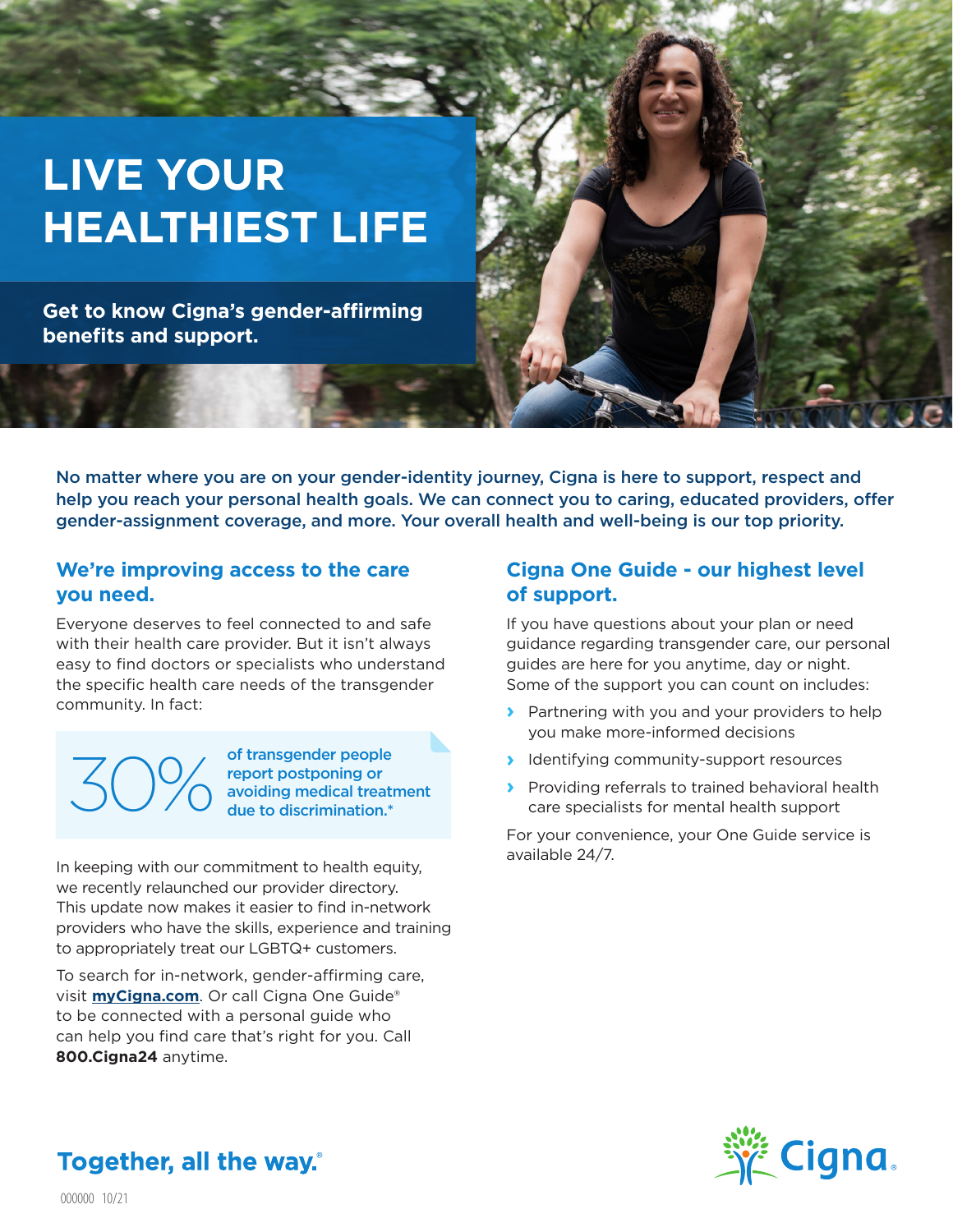#### Staying on top of your whole health starts with understanding your Cigna coverage.

#### **Get the preventive care you need.**

It's especially important for transgender individuals to receive tests and screenings based on their anatomy, regardless of their gender identity or expression. The good news is, most preventive services are **covered 100%** by your Cigna plan.\*\*

Annual preventive care services and screenings may include:

- **›** Cervical and breast cancer screenings
- **›** Prostate cancer screenings
- **›** Colon cancer screenings
- **›** Hepatitis C or sexually transmitted diseases (STDs) screenings
- **›** Mental health screenings

Ask your provider about these and other tests and vaccinations that might be right for you.

#### **Take care of your emotional well-being.**

With Cigna, you have access to a wide network of behavioral health specialists, many of whom have identified themselves as gender-affirming therapists. To find care near you:

- **›** Visit **myCigna.com > Find Care & Costs** and search for a behavioral health provider with experience in LGBTQ+ counseling.
- **›** Call **800.Cigna24** to speak to a member of our One Guide team for help finding in-network care.

#### **Know what's covered.**

Your Cigna health plan provides coverage for medically necessary treatment, which may include:

- **›** Gender reassignment surgery
- **›** Chest surgery, including mastectomy and breast augmentation
- **›** Hormone therapy
- **›** Required lab testing to monitor prescribed hormone therapy
- **›** Behavioral counseling
- **›** Routine medical care

Medically necessary treatment for an individual with gender dysphoria may include the following services:

- **›** Behavioral health services, including but not limited to counseling for gender dysphoria and related psychiatric conditions such as anxiety and depression
- **›** Hormonal therapy, including but not limited to androgens, anti-androgens, GnRH analogues, estrogens and progestin (prior authorization requirements may apply)
- **›** Required lab testing to monitor prescribed hormone therapy
- **›** Gender reassignment and related surgery

To be identified as transgender by your medical plan — or to discuss your gender and pronoun preferences call the number on the back of your Cigna ID card. Rest assured, your claims will be covered regardless of your gender identity.